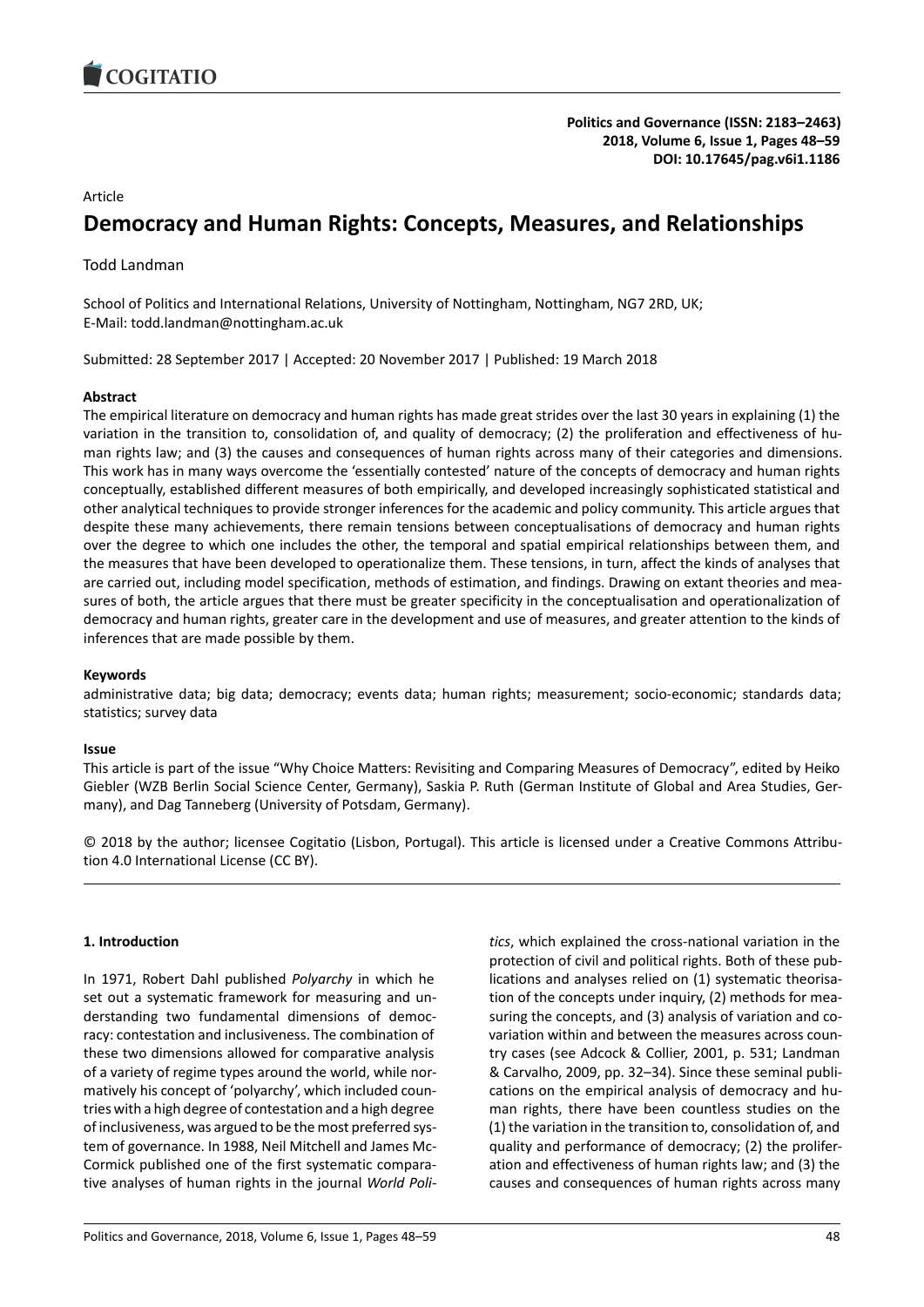#### COQUIATIO

of their different categories and dimensions (see Landman, 2005b, 2009, 2013).

This kind of work has in many ways overcome the 'essentially contested' (Gallie, 1956) nature of democracy and human rights conceptually, established different and highly varied measures of both, and developed increasingly sophisticated statistical and other analytical techniques that provide stronger inferences for the academic and policy community. This article argues that despite these many achievements, tensions remain between theories of democracy and human rights over the degree to which one includes the other, the temporal and spatial empirical relationships between and among them, and the measures that have been developed to operationalize them. These tensions, in turn, affect the kinds of analyses that are carried out, including model specification, methods of estimation, and findings. Drawing on extant theories and measures of both, the article argues that there must be greater specificity in the conceptualisation and operationalization of democracy and human rights, care in the development and use of measures, and more attention to the kinds of inferences that they make possible.

The overall motivation for this article is to provide clarity about what we mean when we talk about democracy and human rights, the degree to which they might share certain but not all attributes, and to unpack the conceptual and empirical relationships that are evident between them. Establishing conceptual clarity informs our consideration of measurement strategies and consequently any empirical relationships between democracy and human rights that might be discovered. It is important not to conflate or elide democracy and human rights. It is equally important to show how, why, and to what degree the two are inter-related, focusing on the direction, magnitude, and significance of the relationship, while at the same time remaining conscious that such relationships to date fall far below perfect correlation. This empirical gap between democracy and human rights is crucial for understanding the political challenge of progressing human rights to be closer to their legal ideal.

In order to develop these arguments, the article is structured in four sections. The first section provides a brief overview of the definition of democracy and human rights to show where and how the two concepts have a variable degree of overlap with one another. The second section shows the different strategies for measuring democracy and human rights, including (1) events-based data, (2) 'standards-based' data, (3) survey based data, (4) socio-economic and administrative data and (5) big data analytical techniques. The third section provides an overview of many of the stylized facts about the empirical relationships between measures of democracy and human rights, as well as the tendency for empirical studies to use human rights measures as measures of democracy, repression, rule of law, and good governance. The discussion shows how the associations made in theory can be tested empirically. The final section examines

the remaining challenges and limitations to the current state of measurement and analysis of democracy and human rights.

### **2. Democracy and Human Rights**

Democracy and human rights are grounded in the shared principles of accountability, individual liberty, integrity, fair and equal representation, inclusion and participation, and non-violent solutions to conflict. Modern conceptions of democracy are based on the fundamental ideas of *popular sovereignty* and *collective decision* making in which rulers through various ways are held to account by those over whom they rule (see Beetham, Carvalho, Landman, & Weir, 2008; Landman, 2013). But beyond this basic consensus, there are many varieties of democracy (see Coppedge, Lindberg, & Skaaning, 2016) or 'democracy with adjectives' (Collier & Levitsky, 1997) that have been in use by scholars, practitioners and policy makers. These definitions can be grouped broadly into three main types: (1) procedural democracy, (2) liberal democracy, and (3) social democracy, the delineation of which largely rests on the variable incorporation of different rights protections alongside the general commitment to popular sovereignty and collective decision making. Understanding these different types of democracy and the degree to which they incorporate different categories of human rights affects the ways in which measures of both can and have been used for empirical research (Dooresnspleet, 2015; Landman, 2013, 2016; Landman & Carvalho, 2009, 2017; Landman & Häusermann, 2003). Absence of consideration of these lines of overlap has led to conceptual and empirical confusion in the literature on democracy and human rights, as well as in those studies that incorporate measures of either concept in their modelling strategies (see Munck, 2009).

Procedural definitions of democracy are most closely aligned with Robert Dahl's (1971) formulation in *Polyarchy* and include the two dimensions of contestation and participation. Contestation captures the uncertain peaceful competition necessary for democratic rule; a principle which presumes the legitimacy of a significant and organised opposition, the right to challenge incumbents, protection of the twin freedoms of expression and association, the existence of free and fair elections, and a consolidated political party system. Such a procedural definition of democracy can be considered a baseline set of conditions and a minimum threshold that can be used to assess and count the number of democracies in the world (see, e.g. Banks, 1971; Landman, 2013, pp. 3–5; Przeworski, Alvarez, Cheibub, & Limongi, 2000).

Liberal definitions of democracy preserve the notions of contestation and participation found in procedural definitions, but add more explicit references to the protection of certain human rights. Definitions of liberal democracy thus contain an institutional dimension and a rights dimension (see Foweraker & Krznaric, 2000).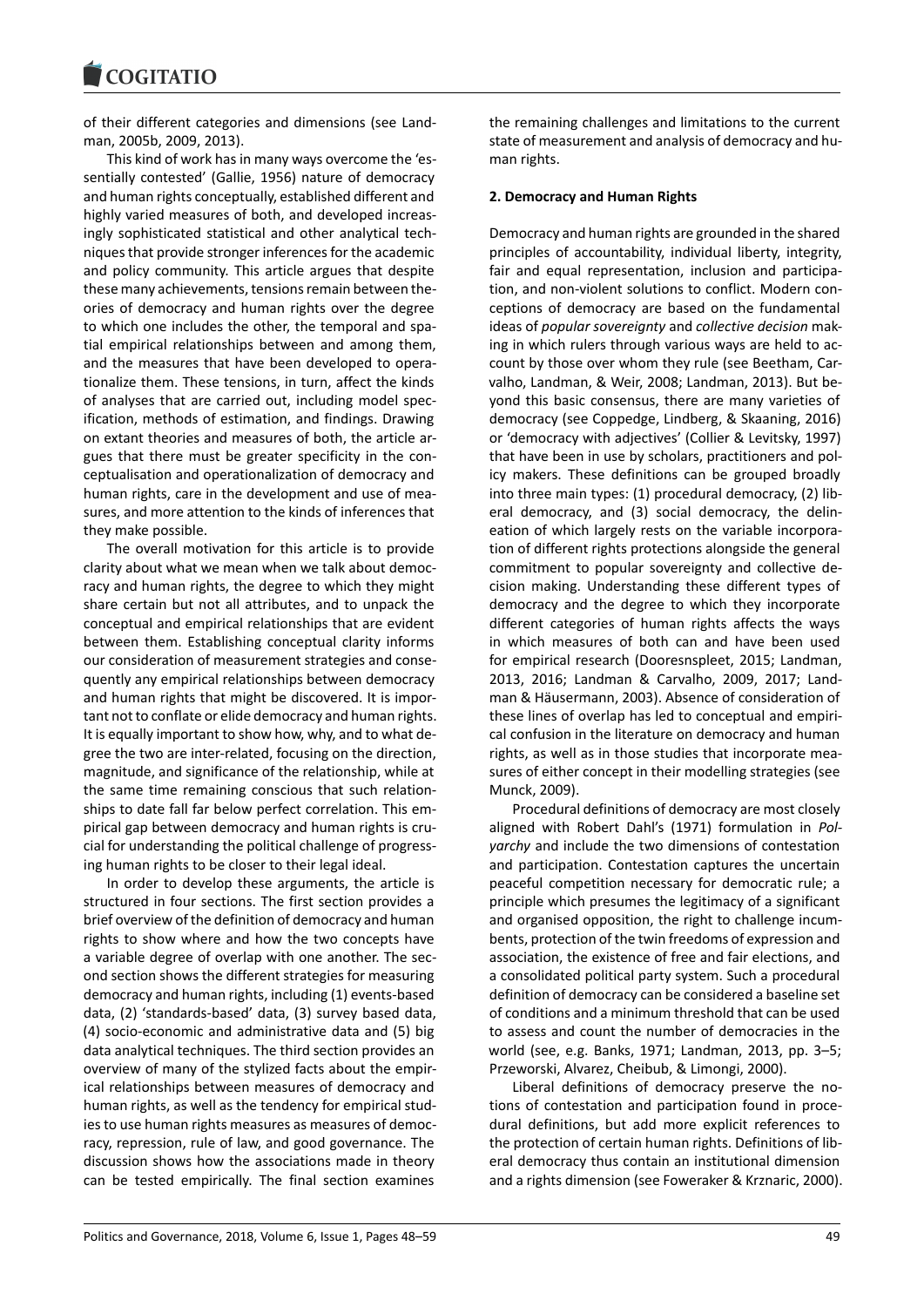#### COQUIATIO

The institutional dimension captures the idea of popular sovereignty, and includes notions of accountability, constraint of leaders, representation of citizens, and universal participation in ways that are consistent with Dahl's 'polyarchy' model outlined above. The rights dimension is upheld by the rule of law, and includes civil, political, property, and minority rights. Such a definition is arguably richer (or 'thicker') as it includes legal constraints on the exercise of power to complement the popular elements in the derivation of and accountability for power (Coppedge, 2012, pp. 17–33).

Social definitions of democracy maintain the institutional and rights dimensions found in liberal models of democracy but expand the types of rights that ought to be protected, including social, economic and cultural rights (although some of these are included in minority rights protection seen in liberal definitions) (Beetham, 1999; Brandal, Bratberg, & Thorsen, 2013; Doorenspleet, 2005; Landman, 2005, 2013, 2016; Macpherson, 1973; Przeworski, 1985; Sørensen, 1993). This expanded form of democracy, extends 'the democratic principle from the political to the social, in effect primarily economic, realm' (Przeworski, 1985, p. 7). In the terms deployed here, the concept of social democracy thus includes the provision of social and economic welfare and the progressive realisation of economic and social rights. It could also be argued that it includes the protection of cultural rights, which are concerned with such issues as mother tongue language, ceremonial land rights, and intellectual property rights relating to cultural practices (e.g. indigenous healing practices and remedies that may be of interest to multinational companies).

In their modern manifestation, human rights have become an accepted legal and normative standard through which to judge the quality of human dignity (Landman & Carvalho, 2009). This standard has arisen through the concerted efforts of thousands of people over many years inspired by a simple set of ideas that have become codified through the mechanism of public international law and realized through the domestic legal frameworks and governmental institutions of states around the world (Landman, 2005a, 2005b; Landman & Carvalho, 2009). While the 1948 Universal Declaration of Human Rights makes reference to the right to take part in government (including through direct or indirect representatives, equal access to public services, and through periodic elections), the non-binding nature of the Universal Declaration of Human Rights along with a paucity of specific reference to democracy itself in subsequent international human rights instruments, means that human rights as such have been more legally codified through international human rights law than democracy.

According legal recognition to the moral claim of human rights through international law means that states are legally obliged to ensure that they respect, protect, and fulfil these claims (see, e.g. Koch, 2005). There is no corresponding legal obligation to respect, protect, and fulfil democracy in the same way as there is for

rights, which provides a stronger foundation and core content for human rights than for democracy. As we shall see empirically, however, democracy is a form of government that appears superior to other forms of government for protecting, respecting and fulfilling human rights obligations. Respecting human rights requires the state to refrain from violating them. Protecting human rights requires the state to prevent the violation of human rights by 'third' parties, such as private companies, non-governmental organisations, paramilitary and insurgency groups, and 'uncivil' or undemocratic movements (see Payne, 2000). Fulfilling human rights requires the states to invest in and implement policies for the progressive realisation of human rights (Koch, 2005; Landman & Carvalho, 2009; Landman & Kersten, 2016).

Civil and political rights protect the 'personhood' of individuals and their ability to participate in the public activities of their countries. Economic, social and cultural rights provide individuals with access to economic resources, social opportunities for growth and the enjoyment of their distinct ways of life, as well as protection from the arbitrary loss of these rights. Solidarity rights seek to guarantee for individuals access to public goods like development and the environment, and some have begun to argue, the benefits of global economic development (Freeman, 2017; Landman, 2006; Landman & Carvalho, 2009). Taken together, there are now a large number of human rights that have been formally codified, which can be enumerated from the different treaties that have been designed to protect them.

In following Beetham (1999, p. 94) and the brief discussion of democracy and human rights, it is clear that different conceptions of democracy vary precisely around the question of the degree of overlap and interaction between the institutional and rights dimensions. Beetham (1999, p. 94) visualises this overlap as a Venn diagram with democracy in one circle and human rights in another, where different definitions and conceptualisations of democracy necessarily reflect smaller and larger degrees of overlap (see Figure 1). Thin or procedural definitions of democracy afford less space for human rights than thicker or social definitions, while it may be possible to conceive of some attributes of human rights sitting outside the conceptual space of democracy. By thinking of the association between democracy and human rights in this way, Beetham (1999) avoids the problem that democracy and human rights might be construed as mutually constitutive of one another while retaining the notion that they are 'inter-dependent and mutually reinforcing' (United Nations, 1993). Hill (2016) makes the case that respect for personal integrity is a *sine qua non* for the existence of democracy and argues that democracy and human rights are thus mutually constitutive. In the terms set out here, however, Hill's (2016) argument only focuses on physical integrity rights, which means that his conception of democracy sees a permanent overlap between the institutional dimension of democracy and this more limited set of human rights, which typi-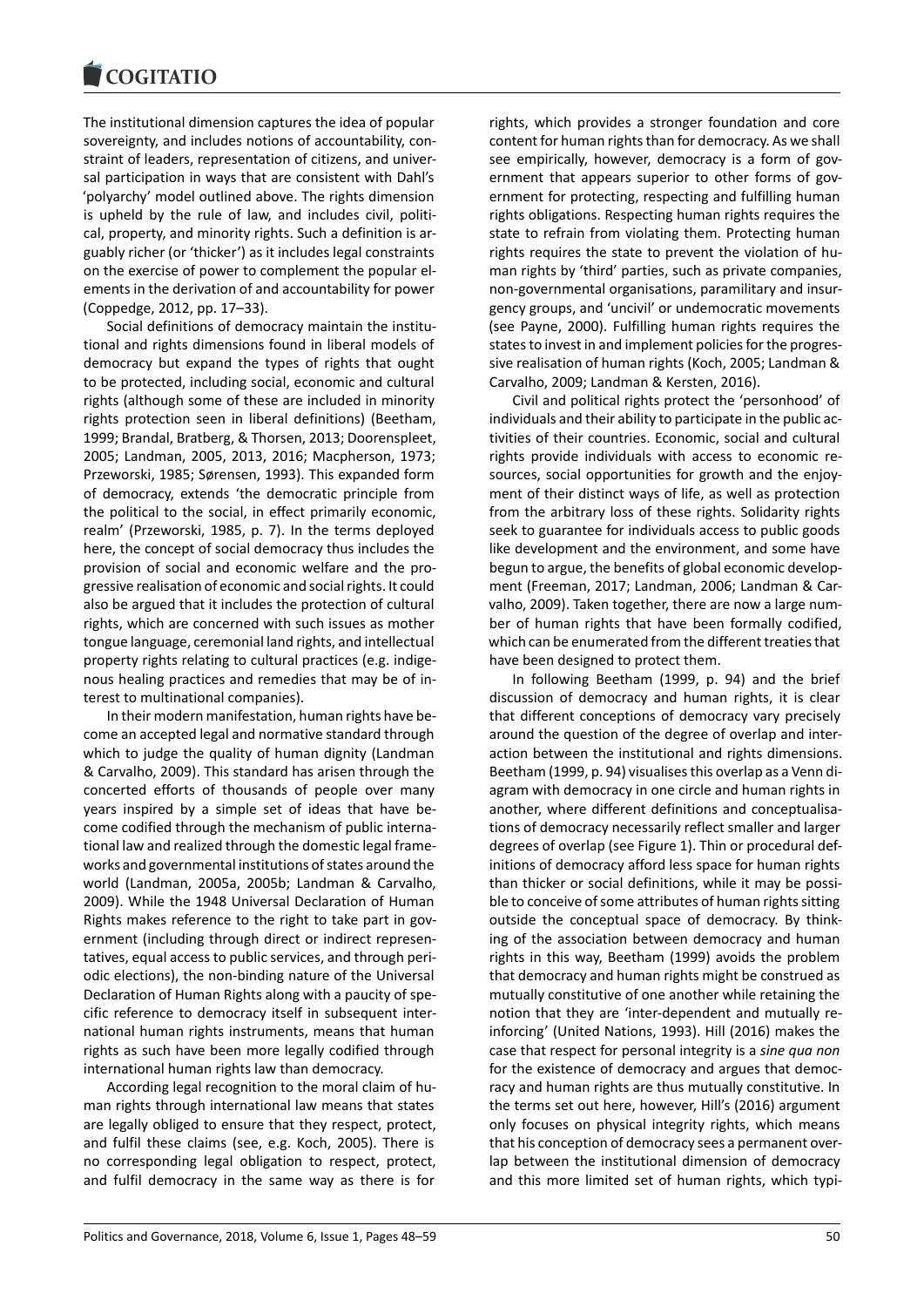

**Figure 1.** Definitions of democracy (adapted from Beetham, 1999, p. 94).

cally include freedom from torture, arbitrary detention, extra-judicial killing, and exile (see Poe & Tate, 1994). It is not clear from the literature on democracy or human rights that human rights beyond this more limited set are indeed necessarily part of the concept of democracy. Where Hill (2016) is correct is with respect to the endogeneity problem in the empirical analysis of the relationship between democracy and human rights as we shall see in subsequent discussions below.

The possibility of different definitions and different degrees of overlap necessarily affects the ways in which both concepts are measured and analysed (Coppedge, 2012); however, there has not been much discussion about this particular issue in the measurement literature (see Munck, 2009), since there are discussions on the measurement of democracy or human rights, but not democracy *and* human rights. Moreover, discussions of the measurement of democracy, as well as the empirical operationalisation of democracy include measures that are arguably more about human rights than democracy *per se*. For example, in her review of existing measures of democracy, Dorenspleet (2015) includes scales produced by Freedom House, where the checklists for at least one of the scales focuses almost exclusively on human rights. Helliwell (1994) combines these two Freedom House measures arithmetically and calls the combination an 'index of democracy', a move which necessarily commits him to a specific concept of democracy and inclusion of some human rights but not all. These and other tensions in the measurement of democracy and human rights are discussed in turn.

### **3. Measurement Strategies**

The measurement of democracy and human rights has progressed significantly since the early modernization literature as seen in the seminal studies from Seymour Martin Lipset (1959) on the world and Daniel Lerner (1958) on the Middle East. Simple dichotomous coding schemes, although still adopted in some cross-national research (Przeworski et al., 2000) have given way to more complex formats that that seek to capture different dimensions of democracy (Coppedge et al., 2016) and an expanding set of human rights categories beyond civil and political rights to include economic and social rights (Fukuda-Parr, Lawson-Remer, & Randolph, 2015; Landman, 2002, 2006; Landman & Carvalho, 2009; Landman & Häuserman, 2003; Landman & Kersten, 2016). This development in measures has also included an expansion in the different types of data used to measure the two concepts, including events data, standards data, survey data, socio-economic and administrative data, and increasingly, so-called 'big' data (Landman & Kersten, 2016).

### *3.1. Events*

Events-based data answer the important questions of what happened, when it happened, and who was involved, and then report descriptive and numerical summaries of the events. For human rights, counting such events and violations involves identifying the various acts of commission and omission that constitute or lead to human rights violations, such as extra-judicial killings,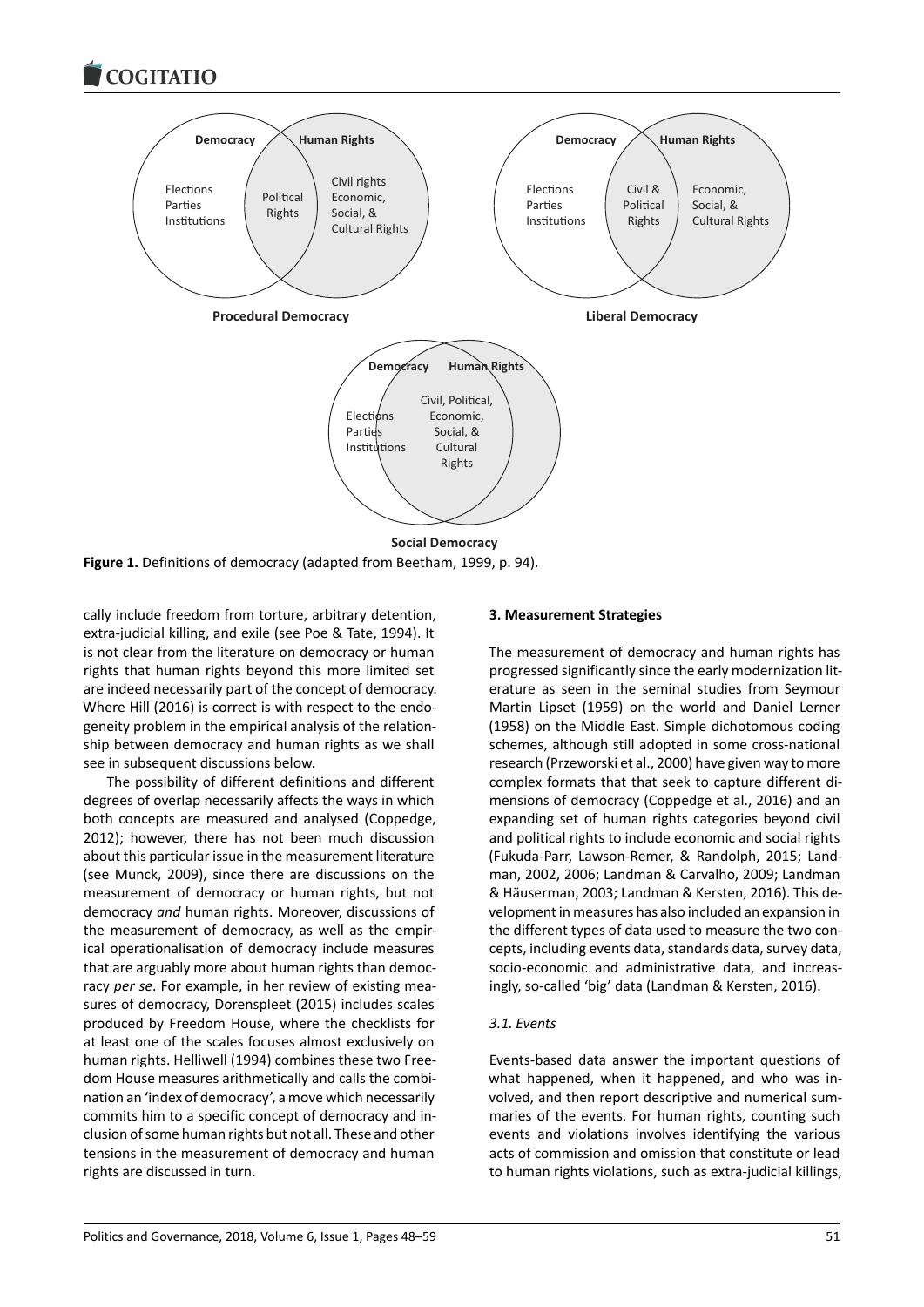arbitrary arrest, or torture. Such data tend to be disaggregated to the level of the violation itself, which may have related data units such as the perpetrator, the victim, and the witness (Ball, Spirer, & Spirer, 2000; Landman, 2006, pp. 82–83; Seybolt, Aronson, & Fischoff, 2013). Events data are used less frequently in research on democracy, but Lindberg (2006) used the number of elections as an indicator of the growth of democracy in Africa alongside other attributes of democracy. Other democratic events can include transitions from authoritarian rule as in the large literature on 'waves' of democracy (see Doorenspleet, 2005; Huntington, 1991; Landman, 2013; Landman & Carvalho, 2017). In his work on democratic performance, Lijphart (1994, 1999, 2012) incorporates a number of events data to judge the relative merits of consensus and majoritarian democracies, but these events are not 'democratic' per se. Rather, they are measures of government performance more generally and are hypothesised as areas of performance that should be (1) superior among democracies and (2) differentiated between consensus and majoritarian forms of democracy.

# *3.2. Standards*

Standards-based measures of democracy and human rights are one level removed from event counting and/or violation reporting and merely apply an ordinal scale to qualitative information, where the resulting scale is derived from determining whether the reported democratic or human rights situation reaches particular threshold conditions. Standards-based scales have been the workhorse of cross-national research in comparative politics, development studies, international political economy, and international relations. One of the major challenges with standards-based scales has been the multiplicity of their use, where such scales are used as measures of democracy, human rights, the 'repressiveness of the regime', the rule of law, and 'good governance' (Foweraker & Landman, 1997; Landman, 2005a; Landman & Hauserman, 2003; Muller & Seligson, 1987). There has been a hasty and particular readiness to use such measures without careful reflection on the concepts that underpin them, the attributes that inform their coding, and the potential overlaps between democracy and human rights that arise (see also Munck, 2009).

There are prominent examples of standards-based measures of democracy. In the Cross-Polity Time-Series Data Archive, Arthur S. Banks provided standards-based scales of different institutional attributes of democracy (see Foweraker & Landman, 1997). The scales were coded for the presence of these attributes and can be totalled for a democracy score that measures the narrow form of procedural democracy. The Polity IV data set provides standards-based measures of different democratic attributes, and focusses on the constraints on the regulation, openness and competitiveness of the executive branch, alongside constraints on the executive and the regulation and competitiveness of participation. Like Banks, these different attributes can be analysed separately (see Buena de Mesquita, Downs, Smith, & Cherif, 2003) or used together to form a scale that ranges from autocracy to democracy (Marshall, Gurr, & Jaggers, 2016). In similar fashion, the 'scale of polyarchy' (Coppedge & Reinicke, 1988) indicators of freedom of expression, freedom of organization, media pluralism, and the holding of fair elections; where this approach has influenced the approach taken in the much expanded 'varieties of democracy' project.

For human rights, the most prominent standardsbased examples include the Freedom House scales of civil and political liberties (Gastil, 1980; www.freedom house.org), the 'political terror scale' (Poe & Tate, 1994), a scale of torture (Hathaway, 2002), and a series of seventeen different rights measures collected by Cingranelli and Richards (www.humanrightsdata.com). Freedom House has a standard checklist it uses to code civil and political rights based on press reports and country sources about state practices and then derives two separate scales for each category of rights that range from 1 (full protection) to 7 (full violation). The political terror scale ranges from 1 (full protection) to 5 (full violation) for state practices that include torture, political imprisonment, unlawful killing, and disappearance. Information for these scales comes from the US State Department and Amnesty International country reports. In similar fashion, Hathaway (2002) measures torture on a 1 to 5 scale using information from the US State Department. The Cingranelli and Richards human rights data codes similar sets of rights on scales from 0 to 2, and 0 to 3, with some combined indices ranging from 0 to 8, where higher scores denote better rights protections. In addition to a series of civil and political rights, Cingranelli and Richards also provide measures for such rights as women's economic, social, and political rights, worker rights, and religious rights.

One of the key issues that emerged concerning these human rights scales has been the level of awareness in general about human rights and whether an increased awareness and expectation of accountability for human rights violations would increase the reporting of observations of human rights and thus make the world appear worse off over time than was actually the case. Christopher Fariss (2014) addresses this issue head on through the use of item-response theory (IRT) and applies it to existing human rights scales. The intuition behind the item-response theory is that discerning the location of a country on the scale involves a judgment about the degree to which a country meets the threshold condition to move it from one category in the scale to the next. Fariss (2014) finds that when the scales are readjusted for this process of discernment and raised expectation about human rights accountability the overall picture of human rights remains positive over time. Even though the world is more conscious of human rights (itself a function of successful advocacy by human rights organisations), the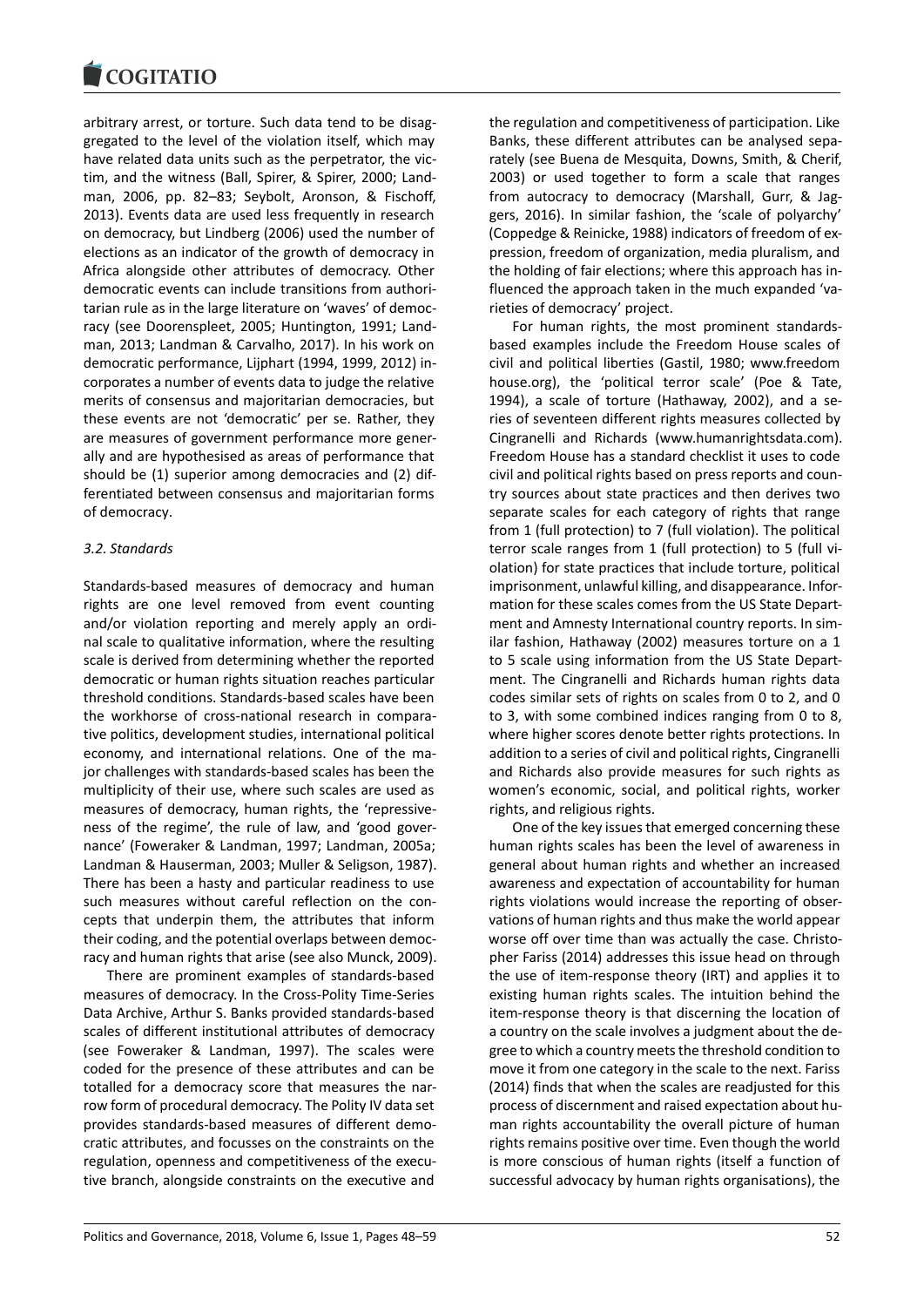underlying trends in human rights abuse over the last three decades have seen a gradual improvement.

# *3.3. Surveys*

There are countless survey projects on democracy, in terms of electoral studies and public attitudes, support for democracy, support for democratic institutions, satisfaction with democracy and voter intention among other dimensions of democracy. Large survey projects like the World Values Survey and the 'Barometer' projects for Europe, Africa, Latin America and Asia have all used random samples and structured survey frameworks that have been used for primary and secondary analysis of citizen attitudes across wide range of concerns relevant to democracy. In addition to random sample approaches, there are 'expert judgement' surveys on democracy, such as the electoral integrity project (Norris, 2017), the Bertelsmann Transformation Index (www.btiproject.org) and the Varieties of Democracy project (see, e.g., Lührmann, Lindberg, & Tannenberg, 2017).

Household surveys have been used to provide measures for popular attitudes about rights and to uncover direct and indirect experiences of human rights violations. Some of the most notable work has been carried out by the NGO Physicians for Human Rights, which conducts surveys of 'at risk' populations (e.g. internally displaced people or women in conflict) to determine the nature and degree of human rights violations (www.physiciansforhumanrights.org). The 'minorities at risk' project certainly captures the degree to which communal groups and other national minorities suffer different forms of discrimination (www.mar.umd.edu). In addition, truth commissions, such as East Timor (www.chegareport.net) and Sierra Leone (www.sierraleonetrc.org) have carried out retrospective household mortality surveys on all deaths and illnesses during the periods under investigation. These surveys are then used alongside events data in ways that allow for better estimations of the total number of people killed or disappeared during periods of conflict, occupation, or authoritarian rule. In similar fashion, Anderson, Paskeviciute, Sandovici and Tverdova (2005) use survey data alongside standards-based measures of human rights to compare the perceptions and attitudes on human rights in Eastern Europe to reported human rights conditions (see Landman & Carvalho, 2009, pp. 91–106).

# *3.4. Socio-Economic and Administrative Statistics*

Administrative and socio-economic statistics produced by national statistical offices or recognized international governmental organizations have been increasingly seen as useful sources of data for the indirect measure of human rights, or as indicators for rights-based approaches to different sectors, such as justice, health, education, and welfare. Government statistical agencies and intergovernmental organizations produce a variety of socio-

economic statistics that can be used to approximate measures of human rights. For example, academic and policy research has used aggregate measures of development as proxy measures for the progressive realization of social and economic rights. Such aggregate measures include the Physical Quality of Life Index (PQLI), the Human Development Index (HDI) and the Social Economic Rights Fulfilment Index (SERF Index). the SERF Index (www.serfindex.org) measures on a 0 to 100 scale the extent to which states fulfil their obligations under the right to food (infant height and weight), the right to education (primary school completion, gross school enrolment, average math and science PISA score), the right to health (contraceptive prevalence, life expectancy, infant mortality), the right to housing (improved access to sanitation and water), and the right to work (poverty headcount, long-term unemployment, relative poverty) in relation to countries' maximum available resources.

The World Bank's governance indicators have collated a panoply of different indicators from which six main dimensions of governance are derived (Kaufmann, Kraay, & Mastruzzi, 2009). Tatu Vanhanen has dedicated his life's research to the growth and development of democracy and his main measure the Index of Democratization is comprised of 'objective' measures of his key dimensions of democracy that draw on Dahl (1971): participation and competition. For participation, he uses the official electoral turnout of the population. For competition, he uses the size of the smallest political party in the legislative chamber. His index then multiplies these two dimensions, which he argues captures the essence of democracy (see, e.g. Vanhanen, 2003).

More interestingly, Foweraker & Krznaric (2003) use different official statistics to differentiate democratic performance of established democracies in the West. They argue that extant measures of democracy like the Polity IV measure provide very little indication of the variation in established democracies, and lead to the conclusion that these democracies and their performance are both uniform and superior to other new and restored democracies (Foweraker & Krznaric, 2003, p. 314). They show that these established democracies are not necessarily uniform, and that there are deficiencies in civil and minority rights protections, such as women's representation, equal access to the law, and political discrimination against minorities, as well as disproportionately high incarceration rates (Foweraker & Krznaric, 2003, p. 327). These problem areas are particularly acute in the US, the UK and Australia (Foweraker & Krznaric, 2003, pp. 327–332), while their overall conclusions shed considerable insight into the variation in well-established democracies particularly in the realm of human rights (see below).

# *3.5. New Forms of Data*

In addition to the continued development and refinement of these existing measurement strategies, there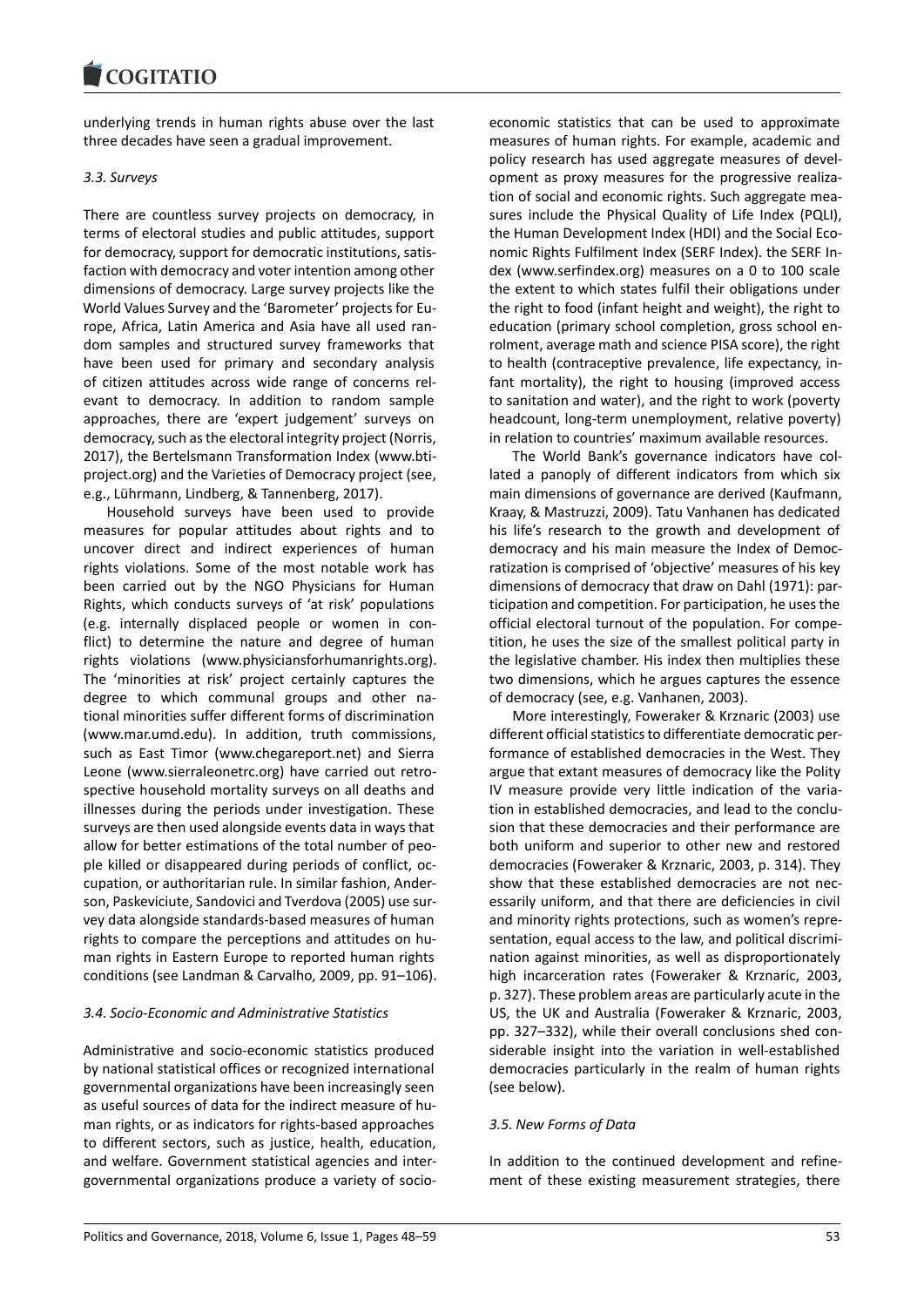#### COULTAIN

are new trends in data collection that make use of the 'democratization of technology' that has taken place more or less during the first decade of the twenty-first century. The rise of social media and the increasing availability of smartphones and other mobile devices has led to a revolution in the ability of individual people to have a voice in ways that were hitherto not possible. User-generated content on the Internet, in the form of 'tweets', YouTube videos, SMS alert networks, and other platforms of information dissemination, have created a volume of information on country conditions that is beginning to transform the ability of political scientists and other researchers to study human rights. The information that is now available is 'double edged': on the one hand, it provides the ability for grassroots reporting and narrative accounts of real time events as they unfold, and on the other hand, it provides 'meta data' on the events themselves, as smart technology often contains automatic functions that include the date, time and location that something has happened (typically through embedded 'global positioning system' technology, or GPS).

The combination of real time data and meta data allows for collection, fusion, and visualization of democracy and human rights events across space and time, often at the 'street corner' level of accuracy. The collection of these kinds of data occurs in two ways: (1) 'crowd sourcing' through specialized data collection 'portals' such as the platform made available through Ushahidi (www.ushahidi.com), or (2) collection of data from already existing 'open data' sources, such as Facebook, Twitter, news media, and NGO reporting, among others. In their raw form, the data are not particularly useful, but, through fusing different sources into well-structured data bases that conform to the 'who did what to whom' understanding of human rights violations, they can be used for human rights assessments of countries. Moreover, since the meta data may contain additional information about date, time, and location of events, it is possible to map violations on publicly available mapping programmes, such as Google Maps.

#### **4. Empirical Relationships**

The theoretical connections and overlaps set out above show that it is not unreasonable to expect strong empirical relationships between democracy and human rights. Democracies are meant to be based on the protection of fundamental rights and thus there is an expectation that human rights protections will be higher in democracies than non-democracies or that the protection of human rights will co-vary with the level of democracy. Large scale cross-national comparative analyses that specify civil and political rights protection as the dependent variable tend to use a narrow and procedural definition of democracy as an independent variable (see, e.g. Landman, 2005a, 2005b; Landman & Carvalho, 2016; Mitchell & McCormick, 1988; Poe & Tate, 1994) in an effort to minimise the problem of endogeneity. Such studies show that democracy and human rights are indeed positively correlated with one another but not perfectly so. From the first cross-national study by Mitchell & McCormick (1988) to the latest pooled-cross section time-series models on human rights protection, there is a significant relationship between democracy and human rights.

For example, Table 1 shows the correlations between democracy and human rights using a variety of measures across a different selection of country cases and time (Landman, 2005a, p. 110, 2016, p. 144). The first row in the table includes correlations for the Polity IV measure of democracy and different measures of human rights for a sample of 194 countries between 1976 and 2000, which are all statistically significant and indicate varying magnitudes in the relationship between democracy and human rights. The negative signs for these correlations are due to the fact the democracy scores are coded low for non-democracy and high for full democracy, while human rights scores (with the exception of Cingranelli and Richards) are coded low for good human rights protection (or low levels of violation) and high for bad human rights protection (or high levels of violation). The second row is a set of correlations for a sample of 21 Latin American countries between 1981 and 2010 (Landman, 2016, p. 144) using the same Polity IV variable and a slightly different set of human rights measures, including the Amnesty International derived Political Terror Scale, US State Department derived Political Terror Scale, and the Cingranelli and Richards (CIRI) physical integrity rights scale.<sup>1</sup> While all these correlations are significant at the p < .001 level of significance, the magnitude varies from relatively low values to high values suggesting that

|                                         | <b>PTS</b>          | <b>PTS</b>         | Civil Liberties | <b>Political Rights</b> | Torture    | Physical Integrity |
|-----------------------------------------|---------------------|--------------------|-----------------|-------------------------|------------|--------------------|
|                                         | (Amnesty)           | (US State)         | (F House)       | (F House)               | (Hathaway) | (CIRI)             |
| World                                   | $-.36***$           | $-.41***$          | $-.85***$       | $-.91***$               | $-.34***$  |                    |
| $1976 - 20001$                          | (.000)              | .000)              | 000             | 000                     | .000)      |                    |
| Latin America<br>1981-2010 <sup>2</sup> | $-.27***$<br>(.000) | $-.38***$<br>.000) |                 |                         |            | $.35***$<br>(.000) |

**Table 1.** Correlations between democracy and human rights.

Notes: Pairwise correlations, p-values in parentheses,  $*p < .00; **p < .05; ***p < .001;$  Landman (2005a, 2016, p. 144).

 $1$  The coding for this scale is the inverse of what is used across the other scales and thus is positively correlated with the Polity IV measure of democracy.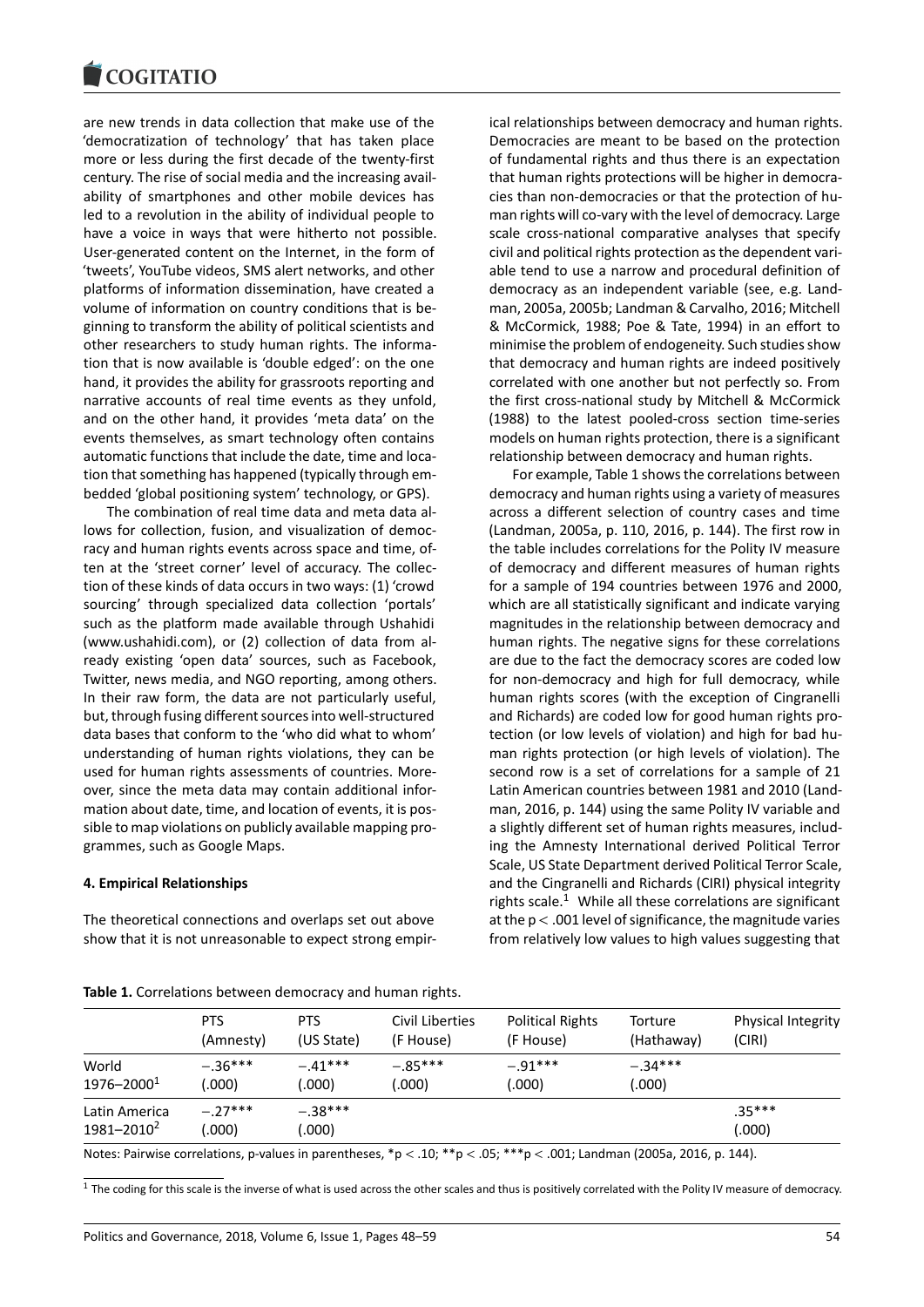democracy and human rights certainly co-vary, but not perfectly so.

This variation in the magnitude of the relationship between the particular measure of democracy and these different human rights measures suggests several things. First, these measures are indeed measuring different things. The Polity IV measure primarily captures the institutional dimension of democracy, while the human rights measures focus on a narrow set of physical integrity rights (the Political Terror Scale and the CIRI scale) and torture (Hathaway, 2002) or on broader sets of civil and political rights (Freedom House), where there is much more conceptual (and therefore empirical) overlap between democracy and human rights. Indeed, the coding checklists for the Freedom House measures include attributes most commonly associated with democracy. Second, the gap between democracy and human rights evident in correlations that are less than a perfect 1 capture the notion of what Larry Diamond (1999) and Fareed Zakaria (2003) have called 'illiberal democracies', where it is perfectly possible for democracies to hold elections, have peaceful transfers of power between civilian leaders, and functioning legislatures while at the same time being unable to prevent the violation of certain human rights (see Beetham et al., 2008; Landman, 2016). To demonstrate this point further, it is possible to combine standards-based measures of civil and political rights seen in Table 1 above into a single factor score and then plot this factor score against the Polity IV measure of democracy. There are strong and significant factor loadings ranging from .684 to .909 for each of five measures of human rights on a single extracted factor component that is common to all measure (see Landman & Larizza, 2009, p. 721). Figure 2 shows a scatter plot between the Polity IV measure of democracy and this human rights factor (see Landman, 2013, p. 39; Landman, Kernohan, & Gohdes, 2012; Landman & Larizza, 2009), where it is clear that there is a positive and significant re-



**Figure 2.** Democracy and Human Rights (2000).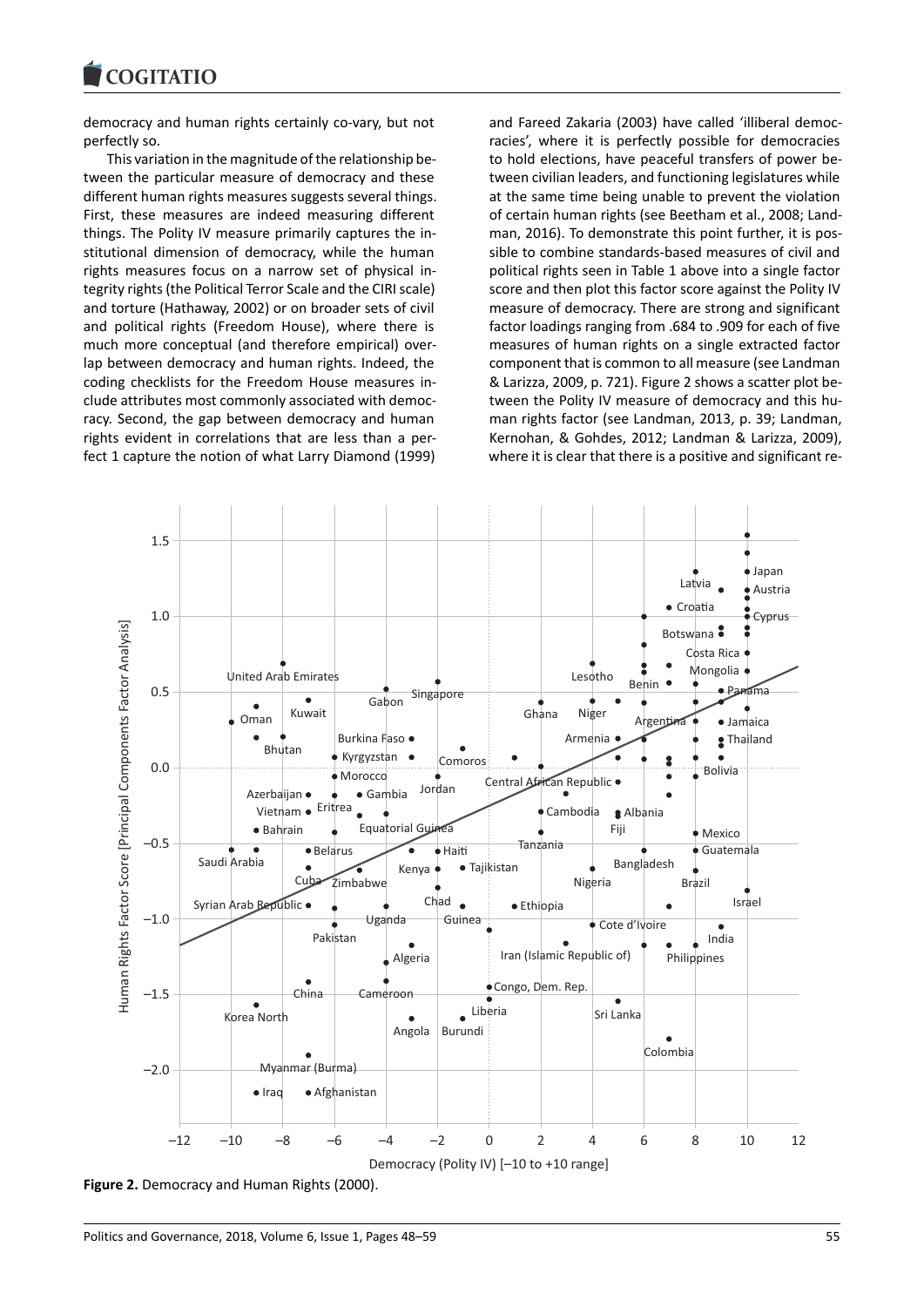lationship between the two measures (captured by the fitted line). It is also evident from Figure 2 that there is a significant number of countries that would qualify as 'illiberal democracies' sitting in the lower right quadrant (e.g. Brazil, India, the Philippines, and Colombia). These countries score relatively high on democracy but relatively low on their ability to protect human rights. Third, the significant relationships can also be down to an element of human rights sitting within measures of democracy. Indeed, Hill (2016) has shown that democracy measures such as Polity IV have certain limited elements of human rights in them, rendering some empirical analysis between democracy and human rights spurious.

Beyond the relationship between democracy and civil and political rights, Fukuda-Parr et al. (2015, pp. 131–135) show that democracies have a much better record of fulfilling social and economic rights. Their Social and Economic Rights Fulfilment (SERF) Index ranges from 0 (no fulfilment) to 100 (expected fulfilment). They show that the 5th Quintile democracies (using the Polity IV measure of democracy) have a mean score on fulfilling social and economic rights of 80.92 with a low of 56.06 and a high of 94.05, where this range is significantly better than for lower scoring democracies and autocracies (Fukuda-Parr et al., 2015, p. 132). These positive relationships for Polity IV and SERF are also upheld for the World Bank's Worldwide Governance Indicators on 'Voice and Accountability' and 'Rule of Law', and the Freedom House scales of political rights and civil liberties (Fukuda-Parr et al., 2015, pp. 132–133). For my own work on Latin America across 21 republics for the period 1980–2010, the SERF index is positively correlated with the Polity IV measure of democracy (Kendall's Tau  $B = .241$ ,  $p < .000$ ) (Landman, 2016, pp. 144). Again, as in the relationships between democracy and civil and political rights, the fulfilment of social and economic rights is a function of more than just democracy, and that any relationship is not perfectly correlated. Rather, variation in democracy accounts for some of the variation in social and economic rights fulfilment.

The empirical relationship between democracy and human rights is highly variegated and dependent more on the definitions of democracy that are adopted than human rights, since human rights have been formally articulated through international and domestic law in ways that democracy has not. While there are no agreed philosophical foundations for the existence of human rights, the law of human rights across domestic, regional and international jurisdictions, as well as the jurisprudence that accompany it have provided what human rights lawyers call 'core content' of rights and their obligations. It is this core content and articulation of state obligations that in my view represent a 'systematized concepts' (Adcock & Collier, 2001) that can be operationalized through the different types of data discussed here. In contrast, the concept of democracy relies only on political theory and political philosophy for its core content and has not been 'legalized' in the same way as human rights

(Meckled-Garcia, 2005). As we have seen, definitions of democracy vary considerably and variously include different sets of human rights. The positive and significant relationship between democracy and human rights attests to their complementarity, while the remaining gap in the relationship between them confirms that they are different from one another.

The utilization of measures for empirical analysis needs to be consistent in setting out what is (or is to be) measured, compared, and analysed; where any use of measures must be as closely linked to the concepts that they purport to measure. This linkage between concepts and measures involve significant trade-offs between complexity, viability, and validity (Landman & Carvalho, 2009, pp. 24–30). It can be argued that there is a direct and negative relationship between conceptual complexity and measurement viability. Complex conceptual frameworks for measuring democracy and human rights might reduce viability, as complexity raises cost and faces challenges of data availability and accessibility. The four different types of data outlined here—events, standards, surveys, socio-economic and administrative can and have been variously to capture part or most of each concept depending on the purpose of the empirical analysis (Landman & Carvalho, 2009, p. 29).

#### **5. Challenges and Opportunities**

Democracy and human rights are complex, multi-faceted and multi-dimensional concepts that are not mutually exclusive from one another. Definitions of democracy variously include both *institutional* dimensions that constrain executives, separate power and authority, and provide mechanisms for accountability, as well as rights dimensions that provide fundamental protections that allow individuals and groups to aggregate their interests, articulate those interests, shield themselves from arbitrary abuses of power, and enjoy the ability to exercise freedom and agency in their public and private lives. The first and crucial step in any systematic effort to compare, measure, and analyse democracy and human rights is to provide precise and coherent definitions of the concepts to be measured and analysed, the boundary conditions for them, and the attributes that comprise them.

It for the reasons of complexity, multi-dimensionality, and variable overlap between democracy and human rights that measurement strategies have been difficult, challenging, and evolving. Different attributes of democracy and human rights can be delineated through different indicators, which can yield different 'scores on units' (Adcock & Collier, 2001, p. 201) that vary across space and over time. Many of these attributes and dimensions are observable, while many are not, where lateral methods, proxy measures, and 'latent class' analytical techniques and probabilistic inferential statistics (such as multiple systems estimation, or MSE) are required. Overt elements of democracy and human rights such as elections and violations can be observed and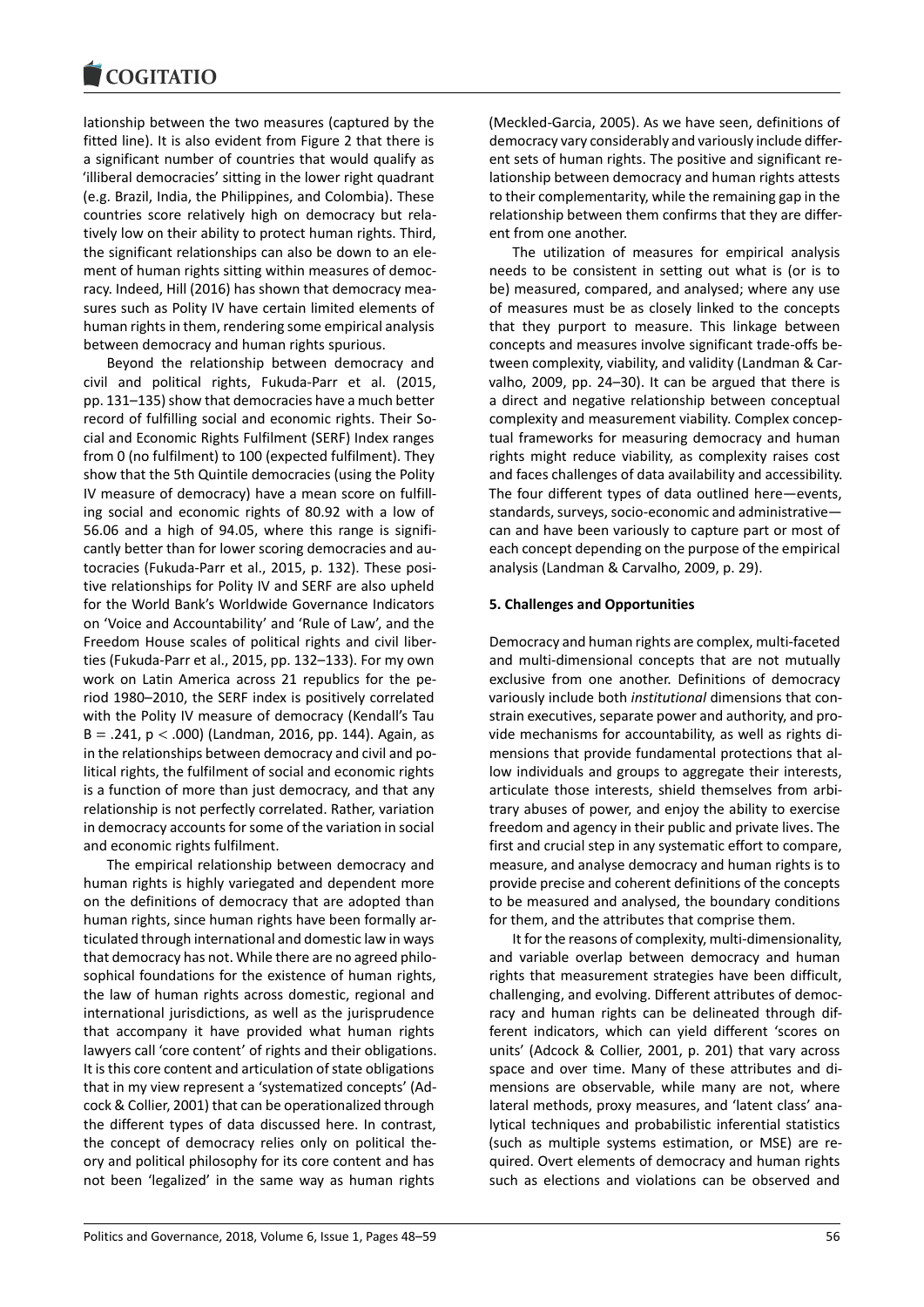counted, while many aspects suffer from what the late Will Moore calls 'the fundamental problem of unobservability', where practices, actions, choices, and interpersonal interactions take place behind closed doors and in secret locations.

The scholarly and practitioner communities working on democracy and human rights have made great strides in developing increasingly nuanced and effective measurement strategies that have captured more of the inherent complexity and multi-dimensionality of democracy and human rights. Events-based data, standardsbased data, survey-based data, and socio-economic and administrative statistics are being used in increasingly creative and systematic ways to capture the temporal and spatial variation in democracy and human rights. From Lipset's (1959) original polychotomous coding to the latest release of the Varieties of Democracy (V-Dem) data set, there have been great strides made in the measurement and analysis of democracy, the quality of democracy, and democratic performance. From the early work of Gastil to the latest analysis from Fariss (2014) and the Human Rights Data Analysis Group (HRDAG), there have been significant advances in the measurement and analysis of human rights (see www.hrdag.org).

Despite these many advances, however, many challenges remain. First, there is still the need to work on how democracy and human rights are defined and how those aspects that are unique to each are circumscribed, while greater attention is given to the different ways in which democracy and human rights overlap with one another and how they are related to one another. Second, the specification of systematic definitions of both concepts is directly linked to the ways in which they are measured. Third, there continues to be an over-reliance on subjective coding of subjective information collected on democracy and human rights. Now more than ever, there are increasing types of data being generated that can be harnessed and analysed in ways that can enhance our understanding and explanation of the variation in democracy and human rights. Big data techniques, machine learning and supervised machine learning, web scraping and corpus linguistic analytical techniques offer new ways of measuring, mapping, and understanding democracy and human rights.

# **Conflict of Interests**

The author declares no conflict of interests.

### **References**

- Adcock, R., & Collier, D. (2001). Measurement validity: A shared standard for qualitative and quantitative research. *American Political Science Review*, *95*(3), 529–546.
- Anderson, C. J., Paskeviciute, A., Sandovici, M. E., & Tverdova, Y. V. (2005). In the eye of the beholder? The foundations of subjective human rights conditions

in East-Central Europe. *Comparative Political Studies*, *38*(7), 771–798.

- Ball, P. B., Spirer, H. F., & Spirer, L. (Eds.). (2000). *Making the case: Investigating large scale human rights violations using information systems and data analysis*. Washington, DC: American Association for the Advancement of Science (AAAS).
- Banks, A. S. (1971). *Cross-polity time series archive*. Cambridge, MA: MIT Press.
- Beetham, D. (1999). *Democracy and human rights*. Cambridge: Polity.
- Beetham, D., Carvalho, E., Landman, T., & Weir, S. (2008). *Assessing the quality of democracy: A practical guide*. Stockholm: International IDEA.
- Brandal, N., Bratberg, Ø., & Thorsen, D. (2013). *The Nordic model of social democracy*. London: Palgrave Macmillan.
- Buena de Mesquita, B., Downs, G. W., Smith, A., & Cherif, F. M. (2003). Thinking inside the box: A Closer look at democracy and human rights. *International Studies Quarterly*, *49*(3), 439–457.
- Collier, D., & Levitsky, S. (1997). Democracy with adjectives: Conceptual innovation in comparative politics. *World Politics*, *49*(3), 430–451.
- Coppedge, M., Lindberg, S., & Skaaning, S.-E. (2016). Measuring high level democratic principles using the V-Dem data. *International Political Science Review*, *37*(5), 580–593.
- Coppedge, M., & Reinicke, W. (1988). A scale of polyarchy. In R. D. Gastil (Ed.), *Freedom in the world: Political rights and civil liberties, 1987–1988* (pp. 101–121). New York, NY: Freedom House.
- Coppedge, M. (2012). *Democratization and research methods*. Cambridge: Cambridge University Press.
- Dahl, R. A. (1971). *Polyarchy: Participation and opposition*. New Haven, CT: Yale University Press.
- Diamond, L. (1999). *Developing democracy: Toward consolidation*. Baltimore, MD: Johns Hopkins University Press.
- Doorenspleet, R. (2005). *The fourth wave of democratization: Identification and explanation* (Doctoral dissertation). University of Leiden, Leiden, The Netherlands.
- Fariss, C. J. (2014). Respect for human rights has improved over time: Modelling the changing standard of accountability. *American Political Science Review*, *108*(2), 297–318.
- Foweraker, J., & Kznaric, R. (2000). Measuring liberal democratic performance: An empirical and conceptual critique. *Political Studies*, *48*(2), 759–787.
- Foweraker, J., & Kznaric, R. (2003). Differentiating the democratic performance of the West. *European Journal of Political Research*, *42*(3), 313–340.
- Foweraker, J., & Landman, T. (1997). *Citizenship rights and social movements: A comparative and statistical analysis*. Oxford: Oxford University Press.
- Freeman, M. (2017). *Human rights* (3rd ed.). Cambridge: Polity.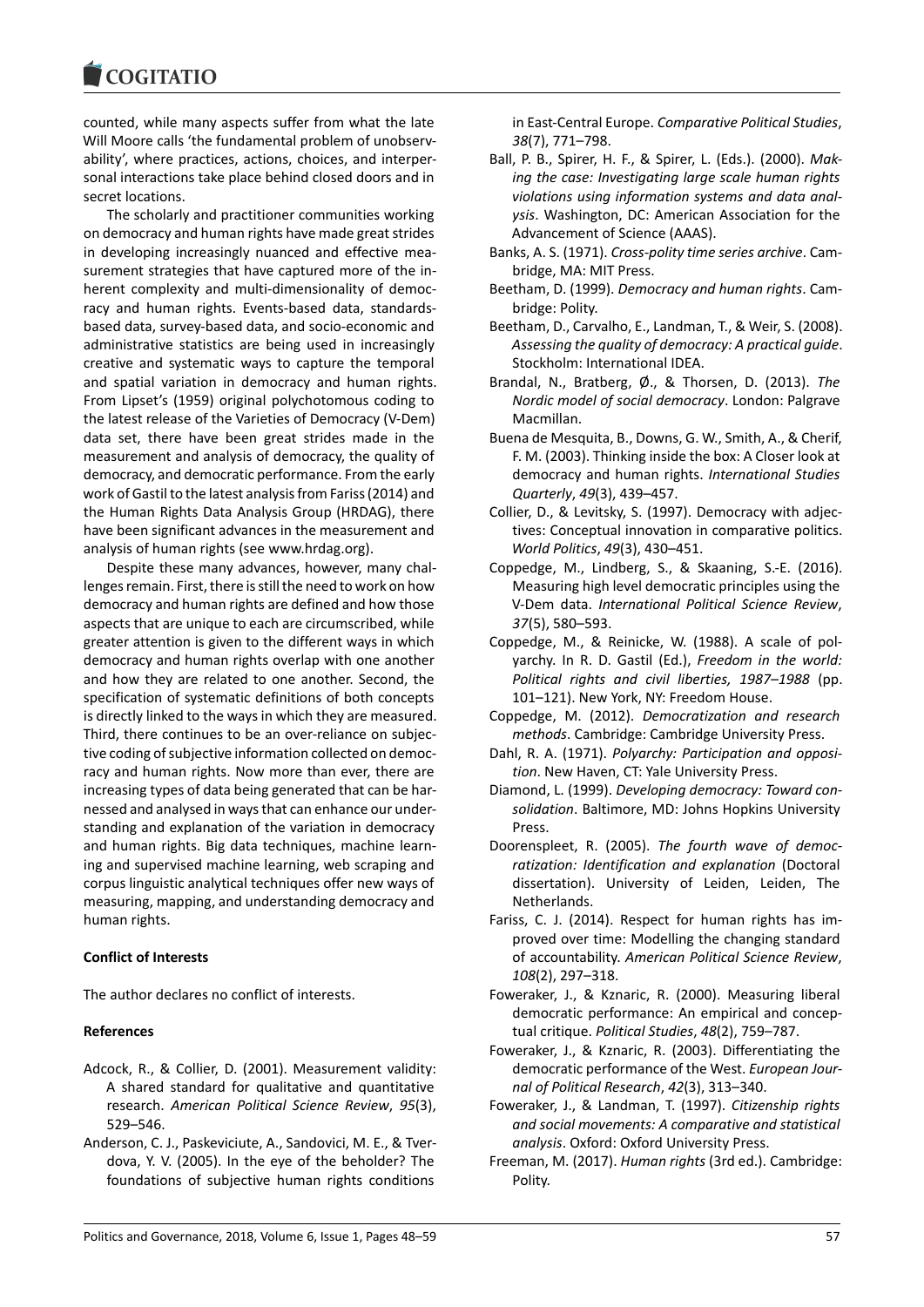#### **COMMITMENT**

- Fukuda-Parr, S., Lawson-Remer, T., & Randolph, S. (2015). *Fulfilling social and economic rights*. Oxford: Oxford University Press.
- Gallie, W. B. (1956). Essentially contested concepts. *Proceedings of the Aristotelian Society*, *56*(1), 167–198.
- Gastil, R. D. (1980). *Freedom in the world: Political rights and civil liberties*. Westport, CT: Greenwood Press.
- Hathaway, O. (2002). Do treaties make a difference? Human rights treaties and the problem of compliance. *Yale Law Journal*, *111*(4), 1932–2042.
- Helliwell, J. (1994). Empirical linkages between democracy and economic growth. *British Journal of Political Science*, *24*(2), 225–248.
- Hill, D. (2016). Democracy and the concept of personal integrity rights. *The Journal of Politics*, *78*(3), 822–835.
- Huntington, S. (1991). *The third wave: Democratization in the late twentieth century*, Norman, OK: University of Oklahoma Press.
- Kaufmann, D., Kraay, A., & Mastruzzi, M. (2009). *Governance matters VIII: Aggregate and individual governance indicators* (Policy Research Working Paper). Washington, DC: World Bank.
- Koch, I. E. (2005). Dichotomies, trichotomies, or waves of duties? *Human Rights Law Review*, *5*(1), 81–103.
- Landman, T. (2002). Comparative politics and human rights. *Human Rights Quarterly*, *43*(4), 890–923.
- Landman, T. (2005a). Review article: The political science of human rights. *British Journal of Political Science*, *35*(3), 549–572.
- Landman, T. (2005b). *Protecting human rights: A global comparative study*. Washington, DC: Georgetown University Press.
- Landman, T. (2006). *Studying human rights*. Oxford and New York, NY: Routledge.
- Landman, T. (2009). *Human rights (volumes I–IV)*. London: Sage.
- Landman, T. (2013). *Human rights and democracy: The precarious triumph of ideals*. London: Bloomsbury Academic.
- Landman, T. (2016). Democracy and human rights: Explaining variation in the record. In J. Foweraker & D. Trevizo (Eds.), *Democracy and its discontents in Latin America* (pp. 121–132). Boulder, CO: Lynne Rienner.
- Landman, T., & Carvalho, E. (2009). *Measuring human rights*. London and Oxford: Routledge.
- Landman, T., & Carvalho, E. (2017). *Issues and methods in comparative politics*. London and Oxford: Routledge.
- Landman, T., & Häusermann, J. (2003). *Map-making and analysis of the main international initiatives in developing indicators of democracy and good governance*. Luxembourg: Eurostat.
- Landman, T., Kernohan, D., & Gohdes, A. (2012). Relativising human rights. *Journal of Human Rights*, *1*(4), 460–485.
- Landman, T., & Kersten, L. (2016). Measuring human rights. In M. Goodhart (Ed.), *Human rights: Politics and practice* (3rd ed., pp. 127–144). New York, NY: Oxford University Press.
- Landman, T., & Larizza, M. (2009). Inequality and human rights: Who controls what when and how. *International Studies Quarterly*, *53*(3), 715–736.
- Lerner, D. (1958). *The passing of traditional society: Modernizing the Middle East*. Glencoe, IL: The Free Press of Glencoe.
- Lijphart, A. (1994). Democracies: Forms, performance, and constitutional engineering. *European Journal of Political Research*, *25*(1), 1–17.
- Lijphart, A. (1999). *Patterns of democracy: Government forms and performance in thirty-six countries*. New Haven, CT: Yale University Press.
- Lijphart, A. (2012). *Patterns of democracy: Government forms and performance in thirty-six countries* (2nd ed.). New Haven, CT: Yale University Press.
- Lindberg, S. (2006). *Democracy and elections in Africa*. Baltimore, MD: Johns Hopkins University Press.
- Lipset, S. M. (1959). Some social requisites for democracy: Economic development and political legitimacy. *The American Political Science Review*, *53*(1), 69–105.
- Lührmann, A., Lindberg, S., & Tannenberg, M. (2017). *Regimes in the world (RIW): A robust regime type measure based on V-Dem* (Working Paper. Series 2017: 47). Gothenburg: Varieties of Democracy Institute.
- Macpherson, C. B. (1973). *Democratic theory: Essays in retrieval*. Oxford: Clarendon Press.
- Marshall, M., Gurr, T. R., & Jaggers, K. (2016). *Polity IV project: Political characteristics and transitions, 1800–2015*. Retrieved from http://www.systemic peace.org/inscrdata.html
- Meckled-Garcia, S. (2005). *The legalisation of human rights: Multidisciplinary approaches*. Oxford: Routledge.
- Mitchell, N. J., & McCormick, J. M. (1988). Economic and political explanations of human rights violations. *World Politics*, *40*(3), 476–498.
- Muller, E. N., & Seligson, M. A. (1987). Inequality and insurgency. *American Political Science Review*, *81*(2), 425–451.
- Munck, G. L. (2009). *Measuring democracy: A bridge between scholarship and politics*. Baltimore, MD: Johns Hopkins University Press.
- Norris, P. (2017). *Strengthening electoral integrity*. New York, NY: Cambridge University Press.
- Payne, L. (2000). *Uncivil movements: The armed right wing and democracy in Latin America*. Baltimore, MD: Johns Hopkins University Press.
- Poe, S. C., & Tate, C. N. (1994). Repression of human rights to personal integrity in the 1980s: A global analysis. *American Political Science Review*, *88*(4), 853–872.
- Przeworski, A. (1985). *Capitalism and social democracy*. Cambridge: Cambridge University Press.
- Przeworski, A., Alvarez, M. E., Cheibub, J. A., & Limongi, F. (2000). *Democracy and development: Political institutions and well-being in the world, 1950–1990*. Cambridge: Cambridge University Press.